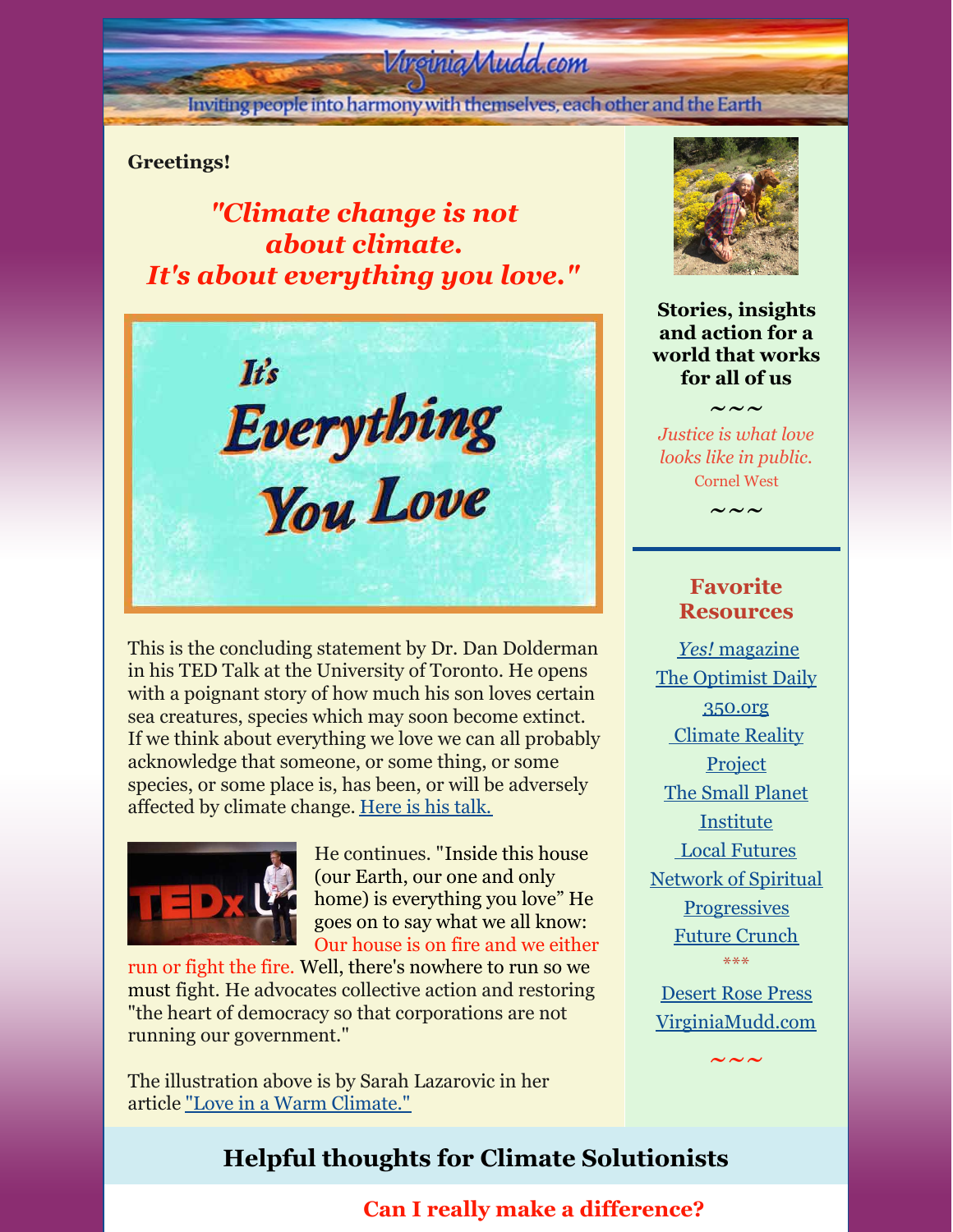

This is the big question that introduces "How to get past despair and into action on climate [change."and](https://www.yesmagazine.org/environment/2022/03/16/climate-action?utm_medium=email&utm_campaign=YESDaily_ 20220320&utm_content=YESDaily_ 20220320+CID_48077a6cc8ca0c099a1b8299f6132ed1&utm_source=CM&utm_term=Read the full story) the issue of "agency." Agency is described as "being able to do what you set out to do and believing you can succeed." It is both personal and collective. Many people, especially our younger generation, feel afraid,

sad, anxious, angry, powerless, and helpless about climate change. Big polluters often urge consumers to take small personal actions, which can deflect attention from the need for large-scale policy interventions. That's where collective agency comes in."A critical mass of people can create societal tipping points that pressure industry and policymakers to move more quickly, safely, and equitably to implement policies that reduce [greenhouse](https://www.yesmagazine.org/environment/2022/03/16/climate-action?utm_medium=email&utm_campaign=YESDaily_ 20220320&utm_content=YESDaily_ 20220320+CID_48077a6cc8ca0c099a1b8299f6132ed1&utm_source=CM&utm_term=Read the full story) gas emissions." Read the article here.



## **Indigenous community organizer Ozawa Bineshi Albert speaks about climate justice activism**

In her TED Talk she speaks of values and urgency and the need for new frontline leadership, She also describes the community solutions that she has participated in. As long as corporations are running the government we are not going to

see change. Here's where collective action steps in. Her talk is [here.](https://www.ted.com/talks/ozawa_bineshi_albert_climate_action_needs_new_frontline_leadership)

# **News, Stories, and Positive Resources**



**"Green Enlightenment" in South America** Panama enacts Rights of Nature Law,

guaranteeing the Natural World's "Right to Exist, Persist and Regenerate." Panama now joins Bolivia, New Zealand, Bangladesh, Ecuador, Brazil, Colombia and Mexico, among other countries, which have either issued court decisions, enacted laws or amended constitutions recognizing the legal rights of nature. Read [more](https://insideclimatenews.org/news/25022022/panama-rights-of-nature/) here.

Also, Chile is working to amend its constitution to address climate change and biodiveristy. Read the [article](https://www.optimistdaily.com/2022/04/chile-joins-the-legislation-green-wave/) here.



## **Lego Rebels**

The creator of the "Lego Rebellion," modeled after the Extinction Rebellion, uses Legos to depict activists engaged

in protecting the environment, and the truth. Because this is a game made of plastic the creator acknowledges, "The Lego Rebels are part of the problem, in the same way that human beings are part of the problem." It also shows that "no one is too small to make a difference." Here's the [article.](https://www.euronews.com/green/2022/03/14/these-lego-climate-rebels-are-proving-that-no-one-is-too-small-to-make-a-difference)

#### **SEC proposes disclosure rules about emissions**

#### **Chocolate for your spirits**

There are a number of online news sources for upbeat, uplifting, positive stories of things going on in the world we don't hear about in mainstream media. Keep a balanced diet with these sources which I take in on a daily basis, along with a truffle. They are like chocolate for my spirits!



"Reasons to be [Cheerful"](https://reasonstobecheerful.world) is a nonprofit educational group that reports good news. One example is "How Oregon is [Converting](https://reasonstobecheerful.world/oregon-water-treatment-methane-green-energy/) Poop Into Heat."



The ["Optimist](https://www.optimistdaily.com) Daily"offers a variety of interesting and useful articles, some personal, some planetary.



"Chop Wood, Carry [Water"](https://chopwoodcarrywaterdailyactions.substack.com) by Jessica Craven offers a daily positive action we